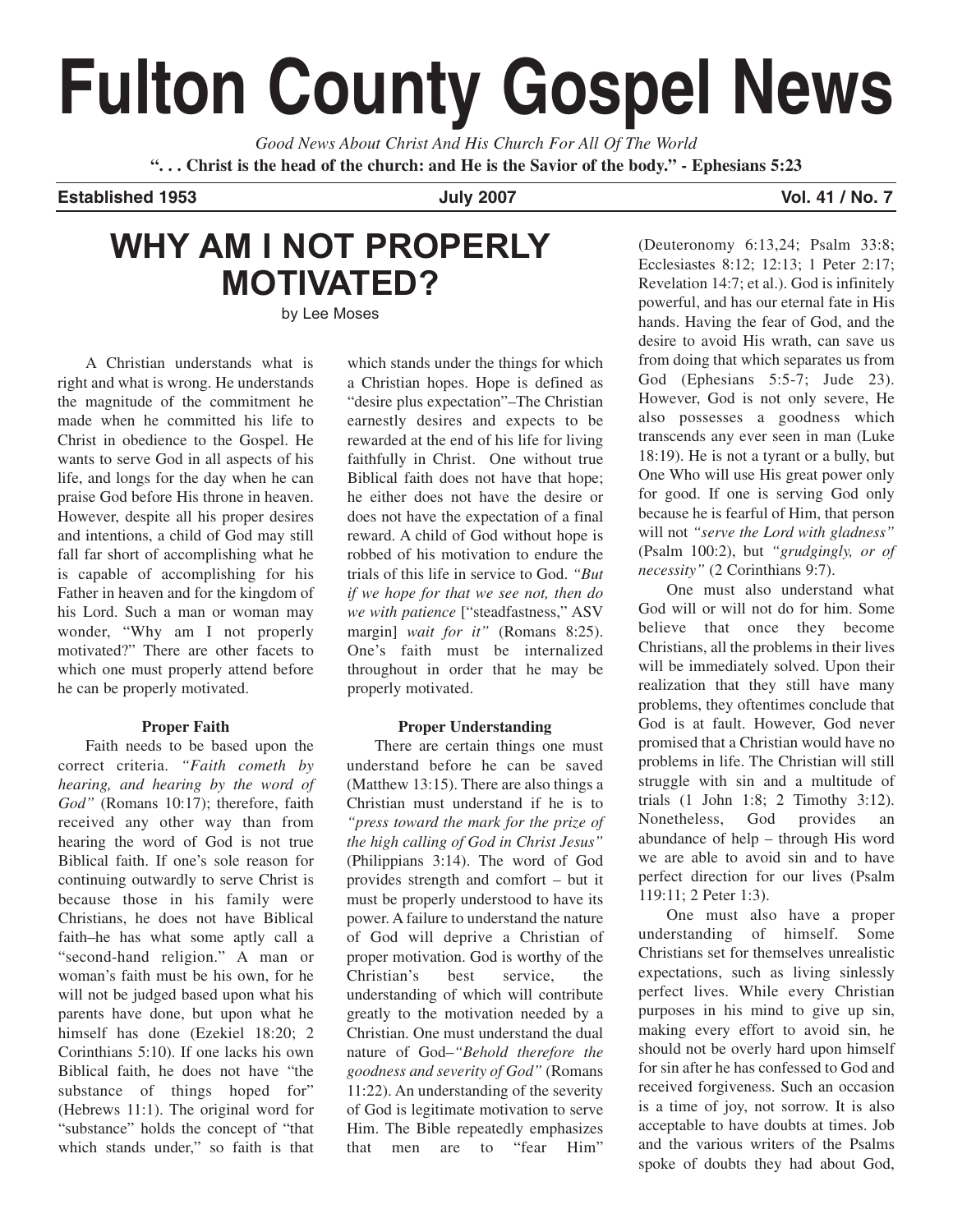#### **FULTON COUNTY GOSPEL NEWS** USPS Publication #211780

. . . is a Periodical publication issued monthly by the Church of Christ at Third and Bethel (P.O. Box 251), Mammoth Spring, AR 72554-0251. **POSTMASTER: Please mail all changes of address to the above address.**

**FCGN** is mailed free of charge to any who care to receive it. We will be happy to add any names to the regular mailing list. If you send in a name we must have a complete address, including number and street name, or R.R. or HCR number, plus box number, or a P.O. Box number and the **NINE DIGIT ZIP CODE**. This paper is supported by voluntary contributions for which we are grateful. Financial information will be furnished upon request. **Mail all address corrections or manuscripts to:**

#### **FULTON COUNTY GOSPEL NEWS** P.O. Box 251

Mammoth Spring, AR 72554

| Lee Moses $\dots\dots\dots\dots\dots\dots$ . EDITOR |
|-----------------------------------------------------|
|                                                     |
| E-Mail cocfcgn@centurytel.net                       |
| Website www.fultoncountygospelnews.org              |
|                                                     |
| E-Mail $\ldots \ldots \ldots$ halopages @ yahoo.com |

#### *continued from page 1*

and later had those doubts answered. If one has a proper understanding of God, such doubts will not last terribly long.

#### **Proper Love**

Proper love is essential to proper motivation. One must be possessed with a great love for the Lord, and *"We love him, because he first loved us"* (1 John 4:19). How could one not love such a great Being, Who provided for mankind the amazing means of salvation unto eternal life, although man rightfully deserved eternal damnation? (Romans 6:23). If one loves God, he will also love all Christians, with a great desire to serve them as well as God  $(1$  John 4:20; 2 Corinthians 5:13-15; 1 Peter 1:22). If one loves God, he will love what God loves–the souls of men (1 Timothy 2:4). He will labor to see souls saved from their lost state of sin. One will not be properly motivated if one's labor is not truly a "labour of love" (1 Thessalonians 1:3; Hebrews 6:10).

#### **Proper Emphasis**

The Christian should regularly examine himself, asking, "What is taking priority in my life?" God should always come first, with no close second. If one is truly to serve God, he cannot be serving anything or anyone else that would detract from that service (Luke 16:13). So many allow themselves to be robbed of spirituality by spending hours watching television and significantly less poring over the word of God. Many have made material things their god over the Lord. Many believe it is acceptable to spend the occasional Lord's Day morning or evening out on the lake instead of worshiping God. Even though one may involve himself in more noble activities, if God is not holding the preeminence in one's life, that individual will never be properly motivated.

#### **Proper Actions**

It is generally understood that attitude affects action (Proverbs 4:23). But action also affects attitude. David spoke of the wicked man who had a gross misconception of God because of that man's own wicked deeds: *"He hath said in his heart, God hath forgotten: he hideth his face; he will never see it"* (Psalm 10:11). Jesus said, *"Every one that doeth evil hateth the light"* (John 3:20). Those who act wickedly will avoid the truth and make themselves believe lies, hardening their consciences in the process. Doing that which God commands will also affect one's attitude: *"Now the end of the commandment is charity* ['love,' American Standard Version] *out of a pure heart, and of a good conscience, and of faith unfeigned"* (1 Timothy 1:5). When one is doing God's will, he will be blessed with a healthy attitude, having many of the attributes previously mentioned as necessary to proper motivation. One should resolve to begin a pattern of work for the Lord, doing as much of which he is capable. It will amaze some how much more fulfilled they will feel if they are busily engaged in the Lord's work. It will take motivation in other areas to begin to work, but that will lead to an increase in motivation. Contrariwise, when one is not accomplishing what he is capable of doing, this can cause him to become greatly discouraged; thereby robbing

him of even more motivation.

God has provided mankind with all the motivation needed to serve Him, and so much more. A Christian need only to lay hold of that motivation given in the precious assurances of His word. By applying himself to God's word, he will be able to obtain the proper faith, understanding, love, emphasis, and actions needed in order to be properly motivated.

## **CHANGE AGENTS AND THEIR "PHARISAICAL" ACCUSATIONS**

by Lee Moses

No one wants to be called a "Pharisee." While the Pharisees were religious leaders generally respected by the people, Jesus repeatedly took them to task for their defective doctrine, selfpromoting attitude, misplaced accusations, and inconsistent actions. So for any who professes to follow Christ, being called a "Pharisee" is a serious insult to one's faith. And this is an insult that the change agents in the church love to hurl. The change agents' agenda is more or less to transform the Lord's church from strictly adhering to the Biblical pattern to becoming a peoplepleasing denomination. When they find in the road to their desired transformation an impediment (a faithful Christian who points out the error of such transformation), they deride that impediment as a "Pharisee": "Don't listen to that old Pharisee, he thinks that he is going to be saved by his works"; "Those Pharisees condemn others for not following their views of the Bible"; "Those Pharisees are stuck in the mire of past traditions, failing to realize that the world and the church are passing them by." But what the change agents fail to realize is that their accusations of others as "Pharisaical" come back upon themselves.

Change agents accuse many in the church of being Pharisaical for alleged *traditionalism*. If this pertains to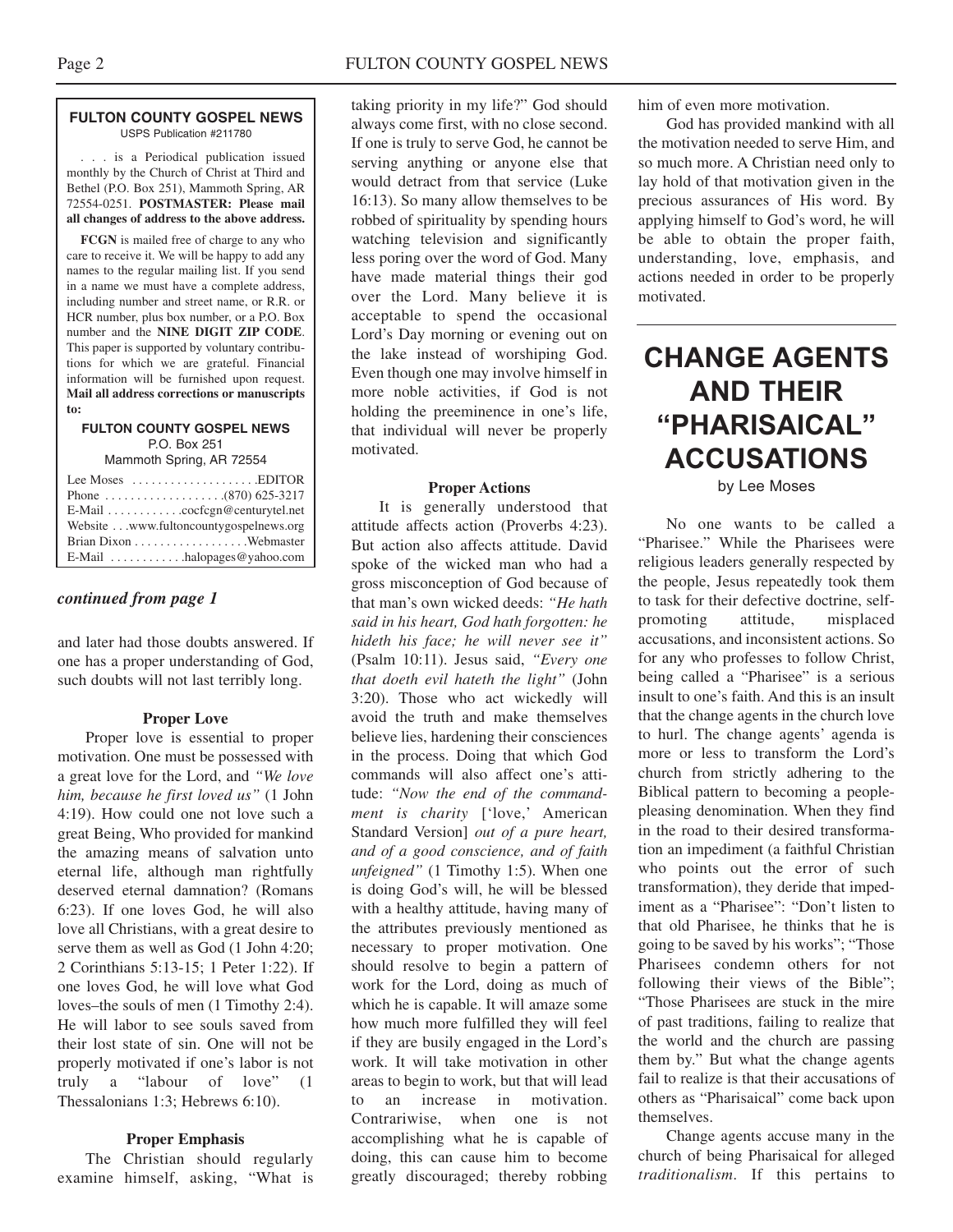traditionalism as observed in the Pharisees, this is a serious allegation. When the Pharisees and scribes attempted to bind their tradition on Christ's disciples, Jesus applied Isaiah's rebuke to them: *"Howbeit, in vain do they worship me, teaching for doctrines the commandments of men"* (Mark 7:7; quoting Isaiah 29:13). Likewise, if any today were to teach manmade commandments as authoritative religious doctrine, that person's worship to God would be rendered vain.

Two primary areas in which change agents have accused churches of Christ of being traditionalistic are a cappella singing in worship and women's roles in the church. They claim that a cappella singing is merely a **tradition** of the churches of Christ, and not essential to Scriptural worship. Yes, a cappella singing was certainly the type of music found in the worship of the church of Christ, or of any church claiming to be such, for over 1200 years following its inception. Hence the name *a cappella,* literally, "in the manner of the chapel." But were the churches observing a manmade tradition, or a Divine principle? God must be worshipped *"in spirit and in truth,"* and God's word is truth (John 4:24; 17:17). Christians must do all that they do with Christ's authority (Colossians 3:17), and singing is the only music in worship authorized by Christ (Ephesians 5:19; Colossians 3:16; compare with Matthew 26:30).

Likewise, one can find that women have not historically served in leadership roles in the church. Obviously, things have changed in many churches that profess to follow Christ; which is why the change agents believe churches of Christ must likewise change to remain "current and relevant." However, reserving leadership roles for men is not just a "Church of Christ tradition," as per the Ashdodic speech of the change agents. The apostle Paul said, *"I will therefore that men pray every where"* (1 Timothy 2:8). This alludes to leading prayer in public worship, and the word for "men" refers specifically to *males* in contrast to females.1 Paul went on to say, *"Let the woman learn in silence with all* *subjection. But I suffer not a woman to teach, nor to usurp authority over the man, but to be in silence"* (1 Timothy 2:10-11). Mere manmade tradition? Paul wrote by inspiration of the Holy Spirit, and thus his writings reveal the mind and will of Christ (1 Corinthians 2:9-16). In another passage that alludes to the Divine prohibition on women's leadership roles in the church, Paul cautioned, *"If any man think himself to be a prophet, or spiritual, let him acknowledge that the things that I write unto you are the commandments of the Lord"* (1 Cor. 14:37; see verse 34).

*Traditionalism* has two definitions in Webster's Ninth New Collegiate Dictionary: (1) The doctrines or practices of those who follow or accept tradition, and (2) The beliefs of those opposed to modernism, liberalism, or radicalism. Now certainly the church is to oppose modernism (John 20:30-31), liberalism (Revelation 22:19), and radicalism (Galatians 6:12-13; Colossians 2:20-23). But if the change agents' charge against the church of our Lord is that we follow or accept manmade traditions as authoritative, the charge cannot stand. Furthermore, many change agents worship with churches that generally practice both a cappella singing in worship and male leadership in the church. When asked why, they allude to their "heritage" or "tradition." So who is following manmade tradition? Who is more like the Pharisees, *"teaching for doctrine the commandments of men"*? The change agents "Pharisaical" accusations of traditionalism turn back on themselves.

Change agents accuse many in the church of being Pharisaical for alleged *legalism*. They hurl, "You Pharisees think you are going to be saved by meticulous law-keeping"; "You Pharisees don't believe in grace." I am unaware of any of their objects of criticism who believes that meticulous law-keeping in and of itself is going to save anyone. We readily affirm the same truth Paul affirmed:

*For by grace are ye saved through faith; and that not of yourselves: it is the gift of God:*

*Not of works, lest any man should boast. For we are his workmanship, created in Christ Jesus unto good works, which God hath before ordained that we should walk in them* (Ephesians 2:8-10)*.*

We are fully dependent upon the grace of God for salvation. We cannot concoct a system that produces salvation. But notice in the same context that speaks of salvation by grace through faith, Paul says that Christians are created for the purpose of walking in the good works which God has prepared for them.

Can we as Christians brazenly reject the good works God has prepared for us, and still be saved? Can we merely believe in **some** truths Christ gave, and obey **some** works (or none of them) that Christ gave, and still be saved? One influential change agent went so far as to write, "A man need not have New Testament writings to know the will of God for holy living."2 Such a statement might well prompt the question, "How then **can** I know the will of God for holy living?" The response given: "New Testament Scriptures will not be necessary as [new Christians, LM] continue to call on their God in Christ....Each will serve in his individual relationship with God."3 **This** is to reject the grace of God: *"For the grace of God that bringeth salvation hath appeared to all men, teaching us that, denying ungodliness and worldly lusts, we should live soberly, righteously, and godly, in this present world"* (Titus 2:11-12). God's grace reveals to us His will for holy living in the New Testament Scriptures (2 Timothy 3:16-17; compare with John 12:48; Colossians 2:14). If we do not have the New Testament Scriptures, or if we brazenly refuse to adhere to them, yet claim to have the sanction and salvation of God; we become like those of Israel who *"going about to establish their own righteousness, have not submitted themselves unto the righteousness of God"* (Romans 10:3). Never has God allowed man to choose his own course of action for salvation (compare with Judges 17:6; Proverbs 14:12). And *"faith without works is*